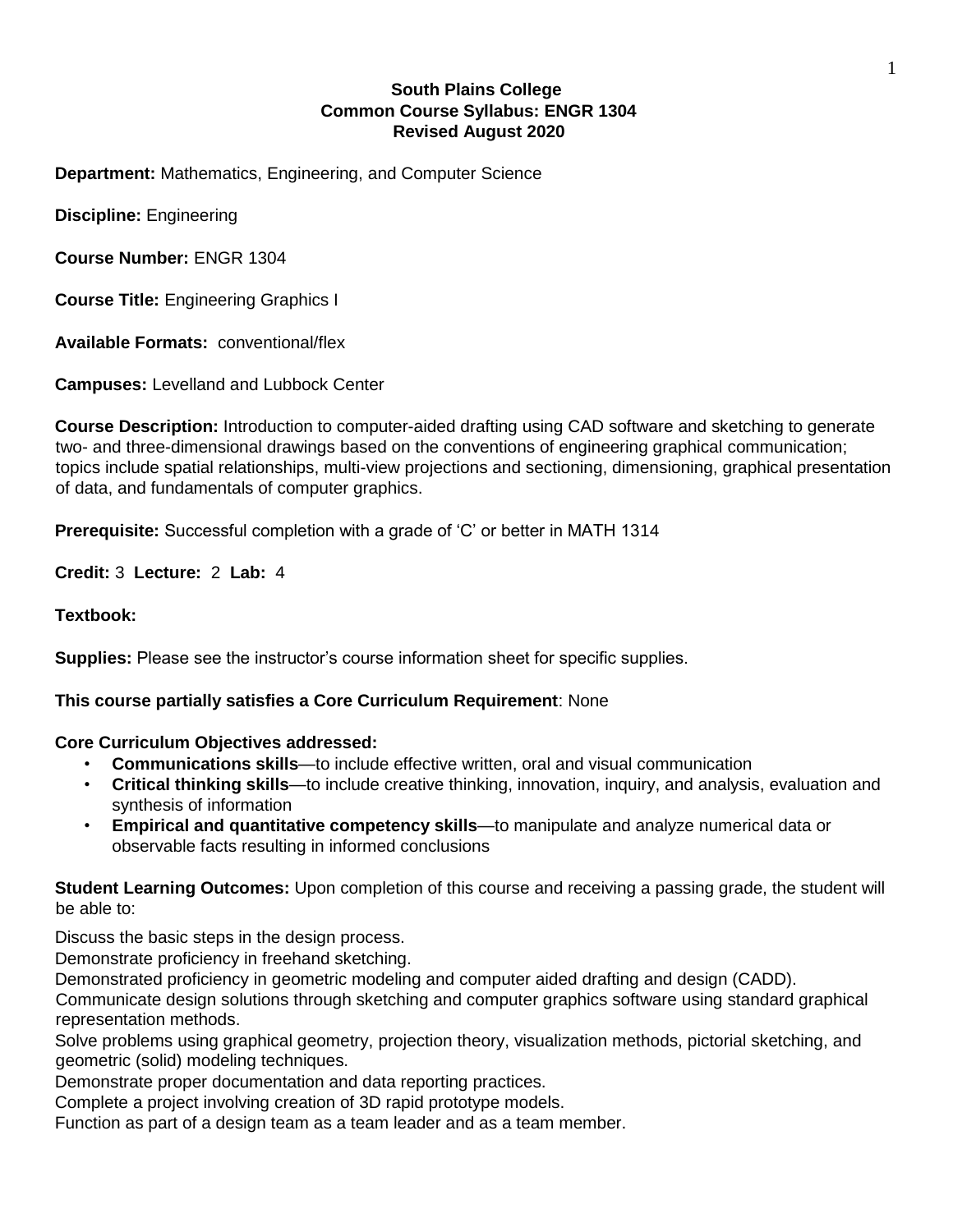**Student Learning Outcomes Assessment:** A pre- and post-test questions will be used to determine the extent of improvement that the students have gained during the semester

**Course Evaluation:** There will be departmental final exam questions given by all instructors.

**Attendance/Student Engagement Policy:** Attendance and effort are the most important activities for success in this course. The instructor maintains records of the student's engagement throughout the semester. The student will be allowed to miss twenty percent (20%) of class assignments for the semester, *for any reason*. Should this number be exceeded, the instructor has the right to drop the student with a grade of F or an X, depending on the instructor's discretion.

Plagiarism violations include, but are not limited to, the following:

- 1. Turning in a paper that has been purchased, borrowed, or downloaded from another student, an online term paper site, or a mail order term paper mill;
- 2. Cutting and pasting together information from books, articles, other papers, or online sites without providing proper documentation;
- 3. Using direct quotations (three or more words) from a source without showing them to be direct quotations and citing them; or
- 4. Missing in-text citations.

Cheating violations include, but are not limited to, the following:

- 1. Obtaining an examination by stealing or collusion;
- 2. Discovering the content of an examination before it is given;
- 3. Using an unauthorized source of information (notes, textbook, text messaging, internet, apps) during an examination, quiz, or homework assignment;
- 4. Entering an office or building to obtain an unfair advantage;
- 5. Taking an examination for another;
- 6. Altering grade records;
- 7. Copying another's work during an examination or on a homework assignment;
- 8. Rewriting another student's work in Peer Editing so that the writing is no longer the original student's;
- 9. Taking pictures of a test, test answers, or someone else's paper.

**COVID Syllabus Statement:** Should be provided by the Vice-President of Student Services over email.

**Student Code of Conduct Policy**: Any successful learning experience requires mutual respect on the part of the student and the instructor. Neither instructor nor student should be subject to others' behavior that is rude, disruptive, intimidating, aggressive, or demeaning**.** Student conduct that disrupts the learning process or is deemed disrespectful or threatening shall not be tolerated and may lead to disciplinary action and/or removal from class.

**Diversity Statement:** In this class, the teacher will establish and support an environment that values and nurtures individual and group differences and encourages engagement and interaction. Understanding and respecting multiple experiences and perspectives will serve to challenge and stimulate all of us to learn about others, about the larger world and about ourselves. By promoting diversity and intellectual exchange, we will not only mirror society as it is, but also model society as it should and can be.

**Disability Statement:** Students with disabilities, including but not limited to physical, psychiatric, or learning disabilities, who wish to request accommodations in this class should notify the Disability Services Office early in the semester so that the appropriate arrangements may be made. In accordance with federal law, a student requesting accommodations must provide acceptable documentation of his/her disability to the Disability Services Office. For more information, call or visit the Disability Services Office at Levelland (Student Health &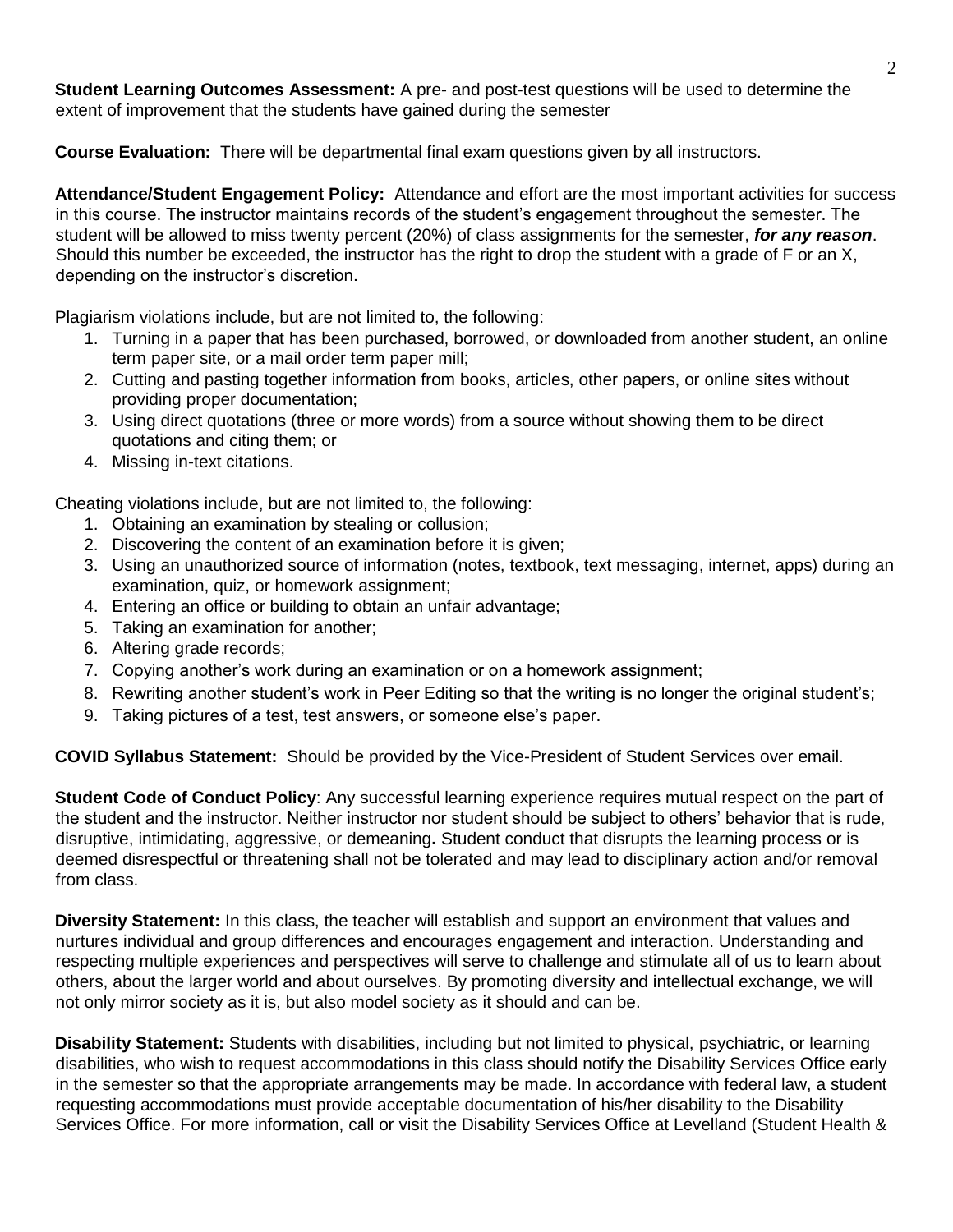Wellness Office) 806-716-2577, Reese Center (Building 8) 806-716-4675, or Plainview Center (Main Office) 806-716-4302 or 806-296-9611.

**Nondiscrimination Policy:** South Plains College does not discriminate on the basis of race, color, national origin, sex, disability or age in its programs and activities. The following person has been designated to handle inquiries regarding the non-discrimination policies: Vice President for Student Affairs, South Plains College, 1401 College Avenue, Box 5, Levelland, TX 79336. Phone number 806-716-2360.

**Title IX Pregnancy Accommodations Statement:** If you are pregnant, or have given birth within six months, Under Title IX you have a right to reasonable accommodations to help continue your education. T[o](http://www.southplainscollege.edu/employees/manualshandbooks/facultyhandbook/sec4.php) [activate](http://www.southplainscollege.edu/employees/manualshandbooks/facultyhandbook/sec4.php) accommodations you must submit a Title IX pregnancy accommodations request, along with specific medical documentation, to the Director of Health and Wellness. Once approved, notification will be sent to the student and instructors. It is the student's responsibility to work with the instructor to arrange accommodations. Contact the Director of Health and Wellness at 806-716-2362 o[r](http://www.southplainscollege.edu/employees/manualshandbooks/facultyhandbook/sec4.php) [email](http://www.southplainscollege.edu/employees/manualshandbooks/facultyhandbook/sec4.php) cgilster@southplainscollege.edu for assistance.

**Campus Concealed Carry**: Texas Senate Bill - 11 (Government Code 411.2031, et al.) authorizes the carrying of a concealed handgun in South Plains College buildings only by persons who have been issued and are in possession of a Texas License to Carry a Handgun. Qualified law enforcement officers or those who are otherwise authorized to carry a concealed handgun in the State of Texas are also permitted to do so. Pursuant to Penal Code (PC) 46.035 and South Plains College policy, license holders may not carry a concealed handgun in restricted locations. For a list of locations and Frequently Asked Questions, please refer to the Campus Carry page at[:](http://www.southplainscollege.edu/campuscarry.php) <http://www.southplainscollege.edu/campuscarry.php> Pursuant to PC 46.035, the open carrying of handguns is prohibited on all South Plains College campuses. Report violations to the College Police Department at 806-716-2396 or 9-1-1.

**SPC Bookstore Price Match Guarantee Policy:** If you find a lower price on a textbook, the South Plains College bookstore will match that price. The difference will be given to the student on a bookstore gift certificate! The gift certificate can be spent on anything in the store.

If students have already purchased textbooks and then find a better price later, the South Plains College bookstore will price match through the first week of the semester. The student must have a copy of the receipt and the book has to be in stock at the competition at the time of the price match.

The South Plains College bookstore will happily price match BN.com & books on Amazon noted as *ships from and sold by Amazon.com*. Online marketplaces such as *Other Sellers* on Amazon, Amazon's Warehouse Deals, *fulfilled by* Amazon, BN.com Marketplace, and peer-to-peer pricing are not eligible. They will price match the exact textbook, in the same edition and format, including all accompanying materials, like workbooks and CDs.

A textbook is only eligible for price match if it is in stock on a competitor's website at time of the price match request. Additional membership discounts and offers cannot be applied to the student's refund.

Price matching is only available on in-store purchases. Digital books, access codes sold via publisher sites, rentals and special orders are not eligible. Only one price match per title per customer is allowed.

Note: The instructor reserves the right to modify the course syllabus and policies, as well as notify students of any changes, at any point during the semester.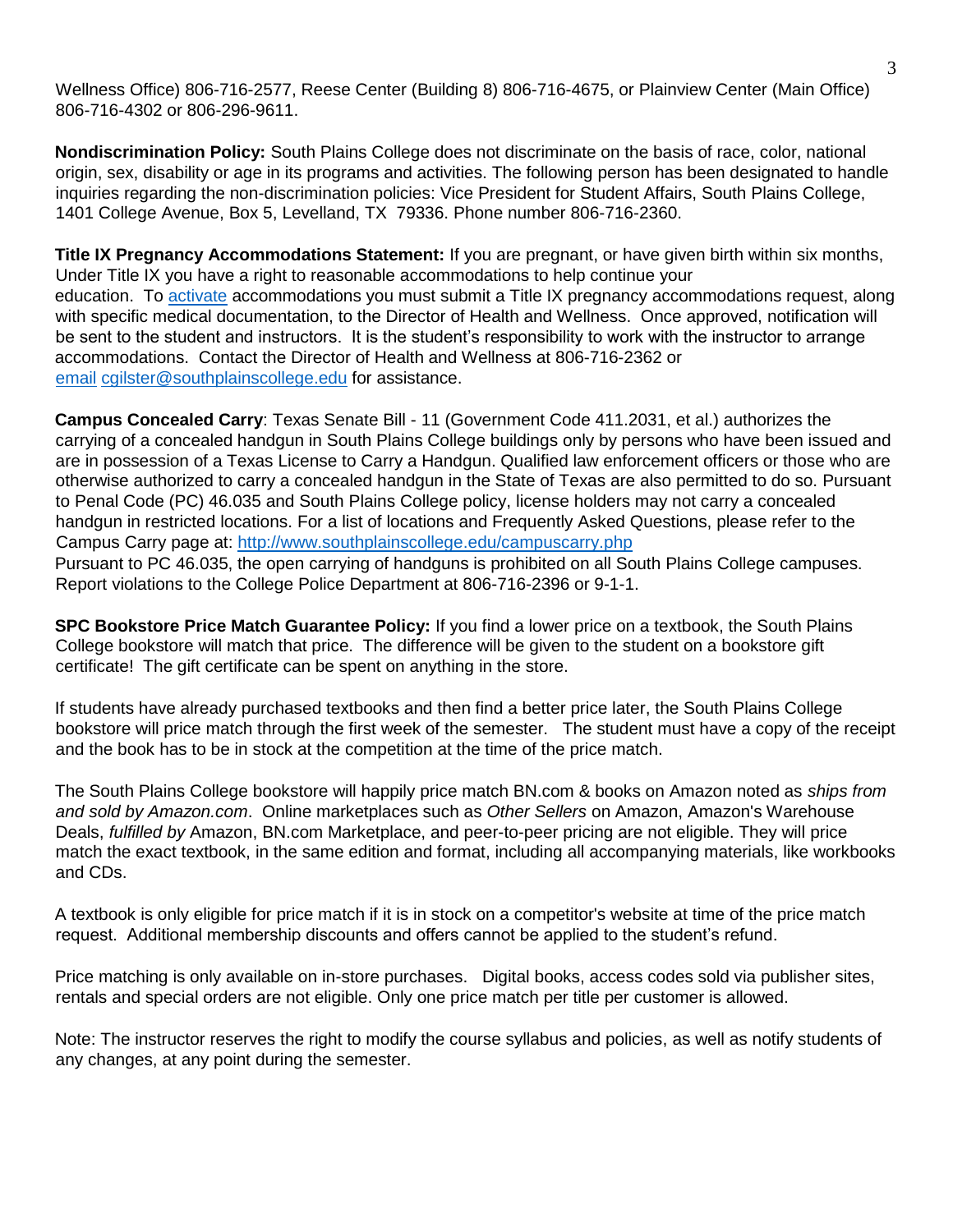

**Engineering 1304 – Engineering Graphics Section 002**: Tuesday 8:00 AM – 10:40 AM **Room:** Technical Arts Building, Room 209, Levelland Campus

#### **Instructor Information**

| <b>Contact</b><br><b>Information</b> | <b>Instructor:</b> Evan Vargas                |                        |  |  |
|--------------------------------------|-----------------------------------------------|------------------------|--|--|
|                                      | Phone: (806) 716-4673                         |                        |  |  |
|                                      | <b>Email:</b> evargas@southplainscollege.edu  |                        |  |  |
| <b>Office Hours</b>                  | Agriculture Building, AG107, Levelland Campus |                        |  |  |
|                                      | Tuesday (AG207):                              | $2:30$ PM $-$ 4:30 PM  |  |  |
|                                      | <b>Wednesday (Virtual):</b>                   | $9:00$ AM $-$ 11:00 AM |  |  |
|                                      | Thursday (Virtual):                           | $9:00$ AM $-$ 11:00 AM |  |  |
|                                      | Friday (Reese Bldg. 2, 225):                  | $9:00$ AM $-$ 11:00 AM |  |  |

## **Course Information**

**Textbook** *Engineering Graphics Essentials with AutoCAD 2020* Instruction by Kirstie Plantenberg **ISBN: 9781630572624** 

**Materials** Flash drive, pencils, erasers, and paper

## **Grading Policy**

| Grading Scale: 90-100 |       | A | <b>Weights:</b> Daily Assignments | - 30%    |
|-----------------------|-------|---|-----------------------------------|----------|
|                       | 80-89 | в | Quizzes                           | 10%      |
|                       | 70-79 |   | Projects                          | 30% each |
|                       | 60-69 | D | Total                             | 100%     |
|                       | 0-59  |   |                                   |          |

## **Daily Assignments**

Every student must complete daily assignments and submit each through Blackboard. Grading will be based on neatness, presentation, and the ability to follow directions. Each assignment will have a due date.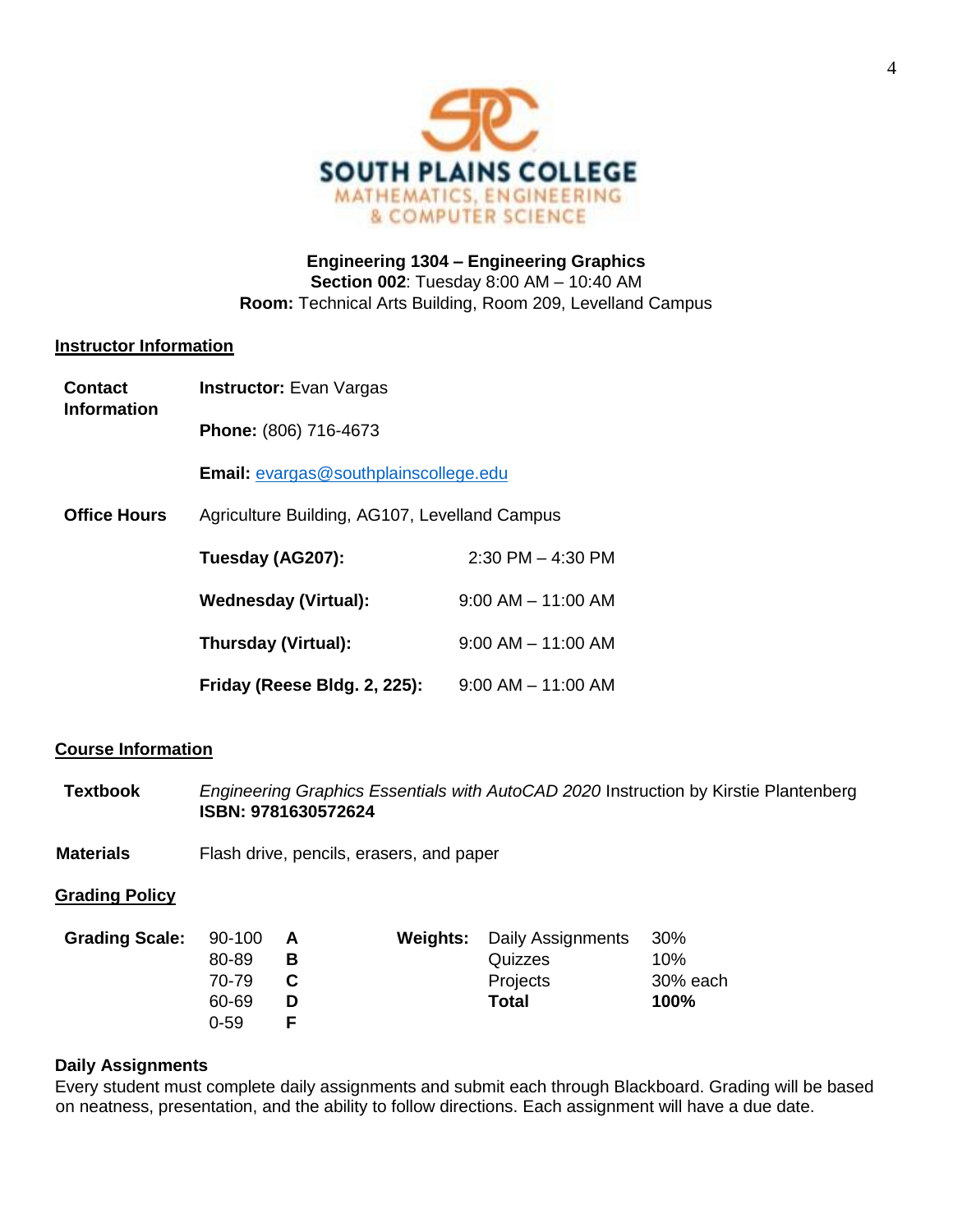#### **Blackboard Quizzes**

Weekly Quizzes will be assigned through Blackboard. Students will have 20 minutes to answer questions with only a single attempt. No make-up quizzes will be given under any circumstances.

### **Projects**

There will be two projects assigned during the semester in lieu of examinations. Projects will be a representation of each student's ability to demonstrate their skills using CAD. Each project will be addressed during class as the semester progresses. Instructions will be outlined and detailed in what is required.

### **Returning Grades**

The instructor will return grades via online server. Each assignment will have a summary of mistakes and points deducted.

#### **Classroom Policies**

### **Computer Class Policy**

**ABSOLUTELY NO FOOD ALLOWED.** Drinks must have a threaded cap to be allowed and must be put away when not in use. Music devices during lab assignment times are accepted. Each workstation must be cleaned and straightened before leaving the area.

#### **Lecture Videos and Class Meeting**

Instructional videos will be uploaded by the instructor via Blackboard. It is the student's responsibility to view each Lecture Video before attending lab. Attending face to face class is not required but recommended if the classroom can accommodate the social distancing capacity. A weekly sign-up form will be emailed. New material will not be presented during face to face class meetings. These meetings are strictly used for further example demonstrations and to help struggling students.

#### **Attendance Policy**

Attendance will be recorded through My Math Lab in lieu of physical presence. The student will be allowed to miss twenty percent (20%) of class assignments for the semester, *for any reason*. Should this number be exceeded, the instructor has the right to drop the student with a grade of F or an X.

#### **Office Hours**

Office hours will be held face to face and virtually. Proper face masks must be worn for face to face meetings. Virtual office hours will be held using Zoom. Please email if the listed office hours do not work for you.

#### **South Plains College Email Policy**

The instructor will only acknowledge, respond, and send emails to the student assigned South Plains College email. This ensures the intended recipient receives all correspondence from the instructor. It is the students' responsibility to have their email set up and ready to use by the end of the first week of class.

#### **Drop/Withdrawal**

Students should submit a Student Initiated Drop Form online to drop from the course. An instructor signature is not required. If the student wishes to withdraw from this or more courses, the student needs to contact the Advising Office.

#### **Syllabus Statement for COVID-19**

It is the policy of South Plains College for the Fall 2020 semester that as a condition of on-campus enrollment, all students are required to engage in safe behaviors to avoid the spread of COVID-19 in the SPC community. Such behaviors specifically include the requirement that all students properly wear CDC-compliant face coverings while in SPC buildings including in classrooms, labs, hallways, and restrooms. Failure to comply with this policy may result in dismissal from the current class session. If the student refuses to leave the classroom